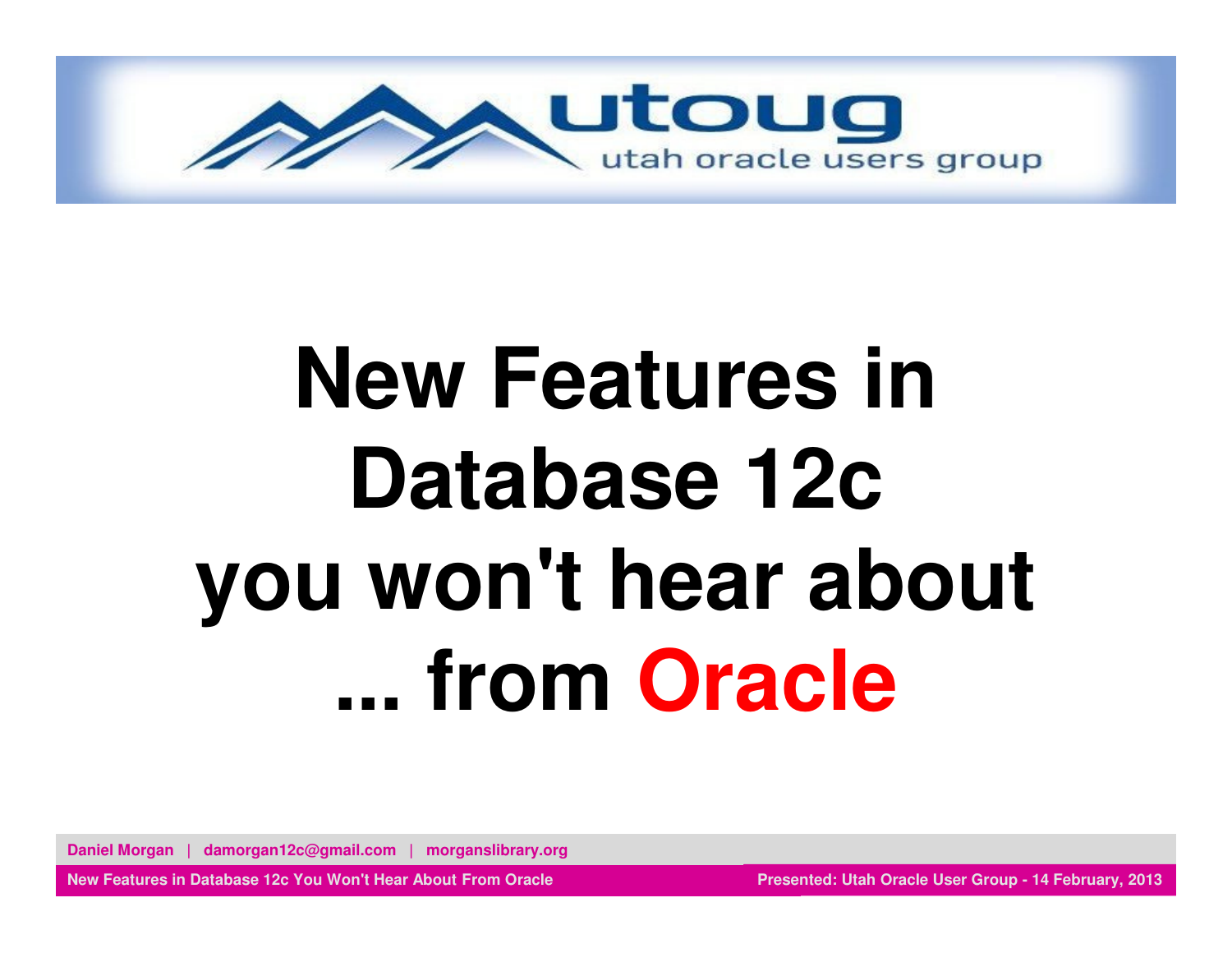#### Disclaimer

- $\mathcal{L}_{\mathcal{A}}$ This room is an unsafe harbour
- **No one from Oracle has previewed this presentation**
- **No one from Oracle knows what I'm going to say**
- $\blacksquare$ No one from Oracle has supplied any of my materials
- $\overline{\phantom{a}}$  This discussion is about a Beta and I am going to be very ... VERY ... careful to show you only what has been demonstrated at OpenWorld so as not to violate my NDA
- But what I am going to emphasize is precisely those things you need to know to move forward with 12c and with your career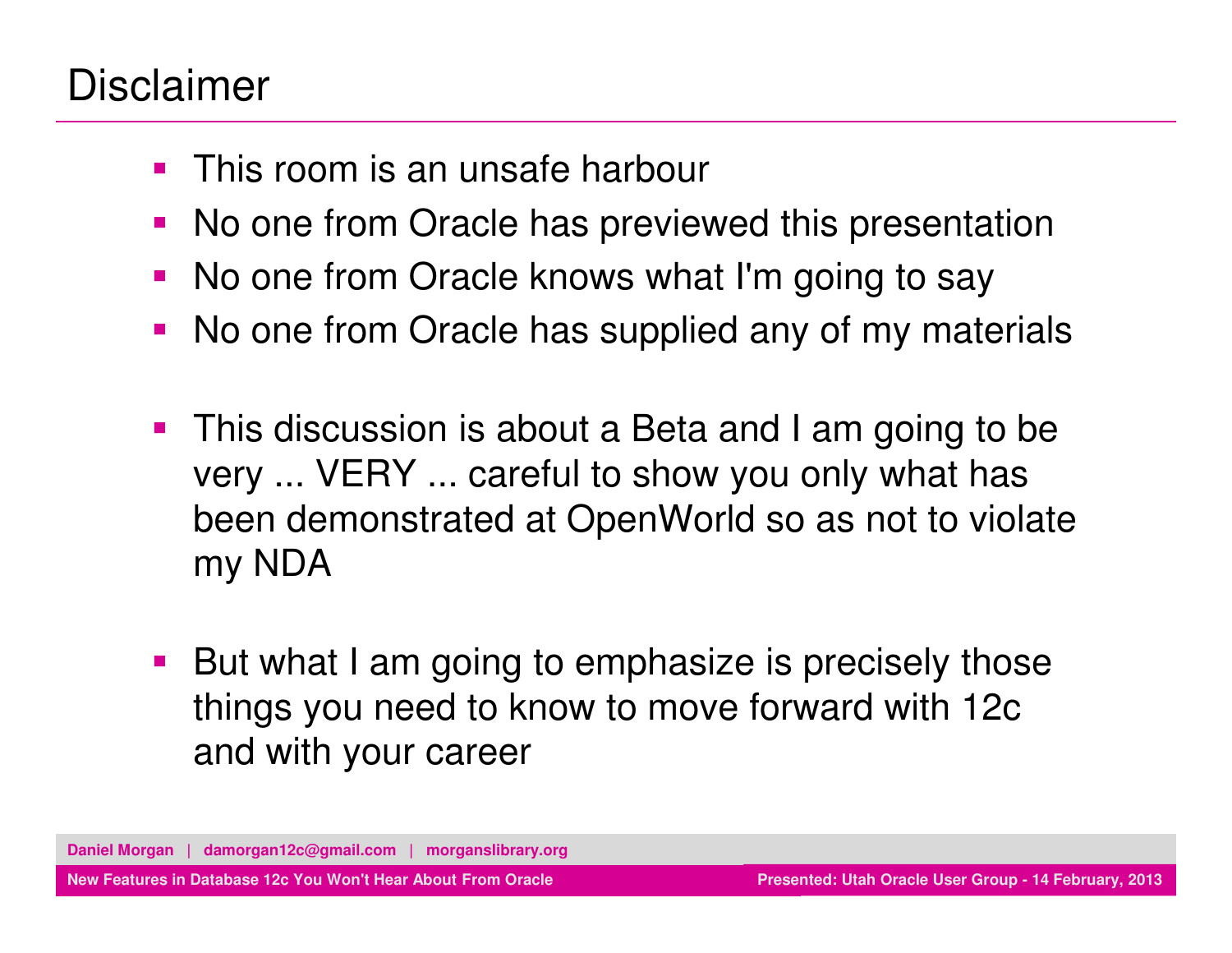#### Daniel A. Morgan

- ٩. Oracle ACE Director
- Ξ Consultant to Harvard University
- **त** University of Washington Oracle Instructor, ret.
- Morgan's Library The Morgan of Morgan's Library on the web

.,

- Board Member: Western Washington OUG
- **Executive Board: Vancouver/Victoria OUGs** ь
- $\blacksquare$  Upcoming Presentations
	- Apr 15-17: Oracle User Group Finland■
	- Apr 17-20: Oracle User Group Norway
	- May 15 Oracle User Group Azerbaijan
	- **May 19 Bulgarian Oracle User Group** ■





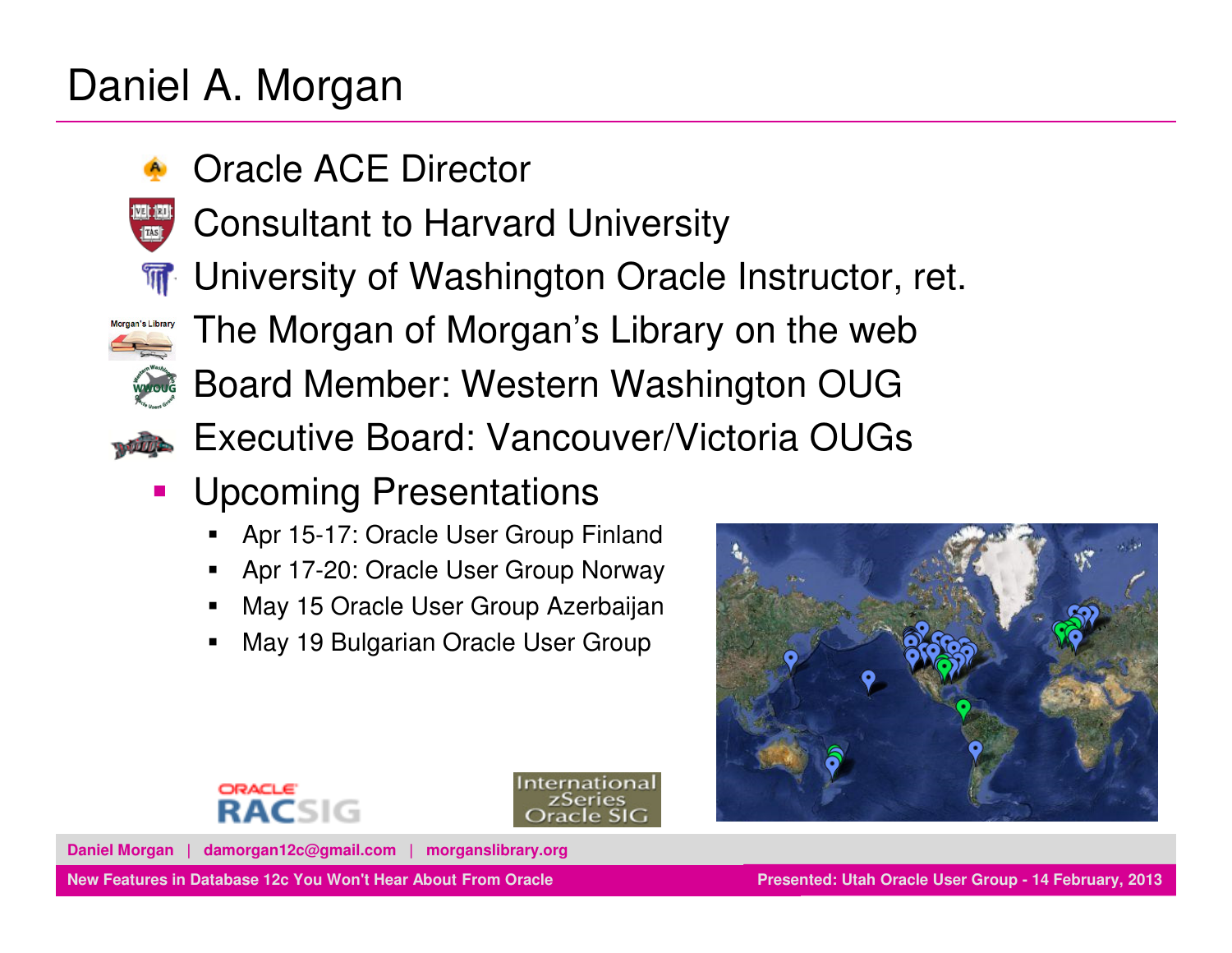## Mad Dog Morgan





**Daniel Morgan | damorgan12c@gmail.com | morganslibrary.org**

**New Features in Database 12c You Won't Hear About From Oracle**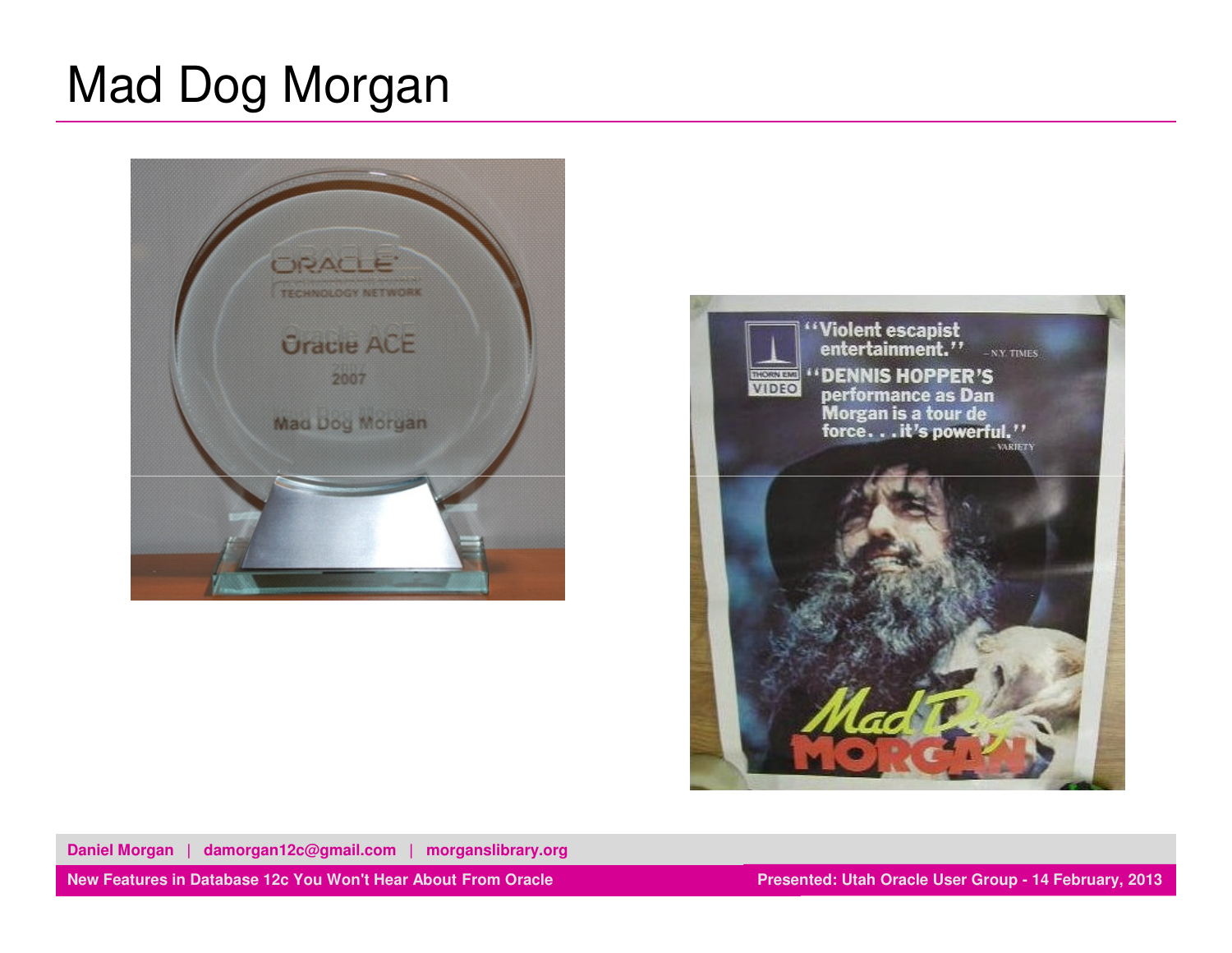## PhD Level SQL Injection



**Daniel Morgan | damorgan12c@gmail.com | morganslibrary.org**

**Presented: Utah Oracle User Group - 14 February, 201 3**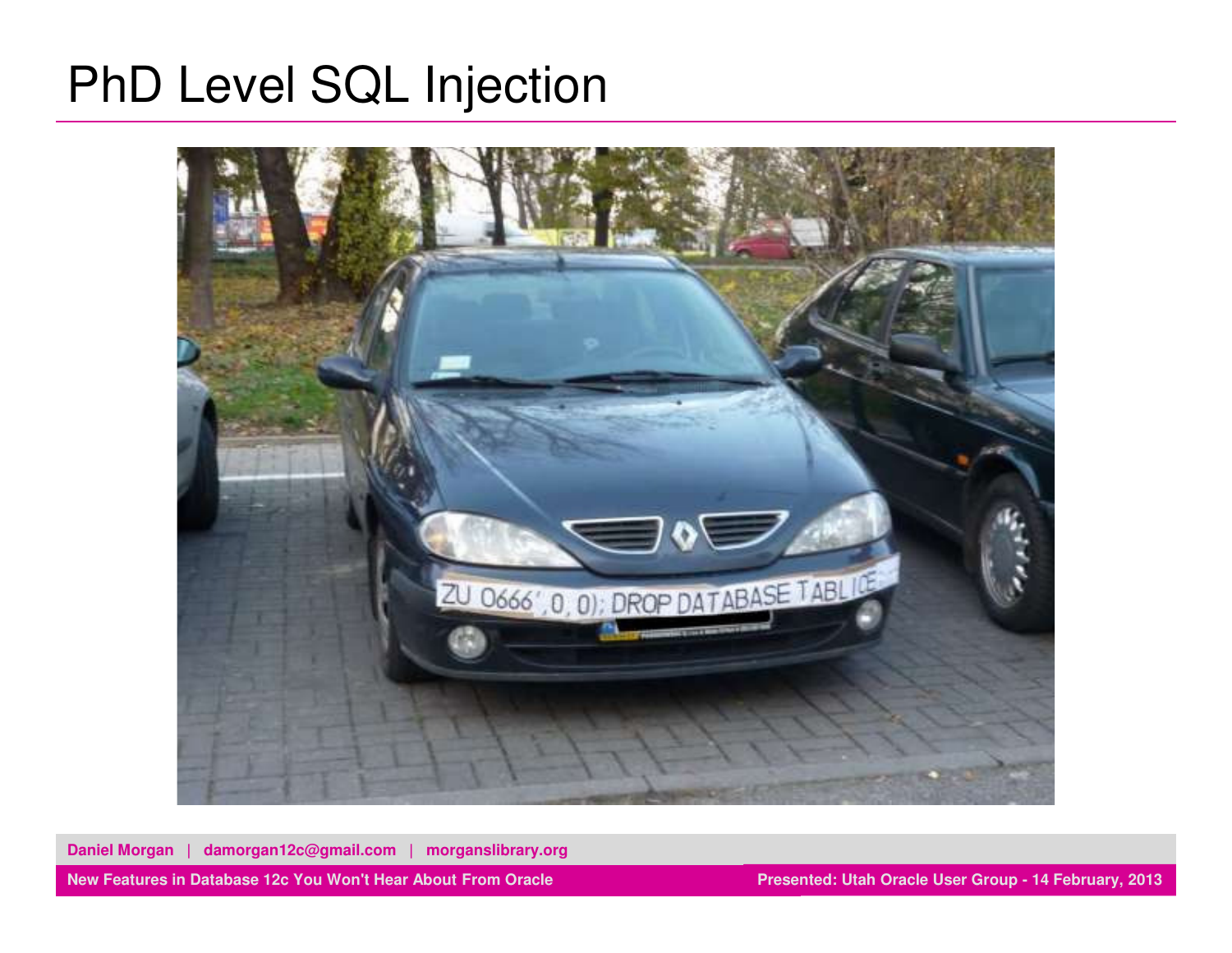# Morgan's Library: www.morganslibrary.org



**Daniel Morgan | damorgan12c@gmail.com | morganslibrary.org**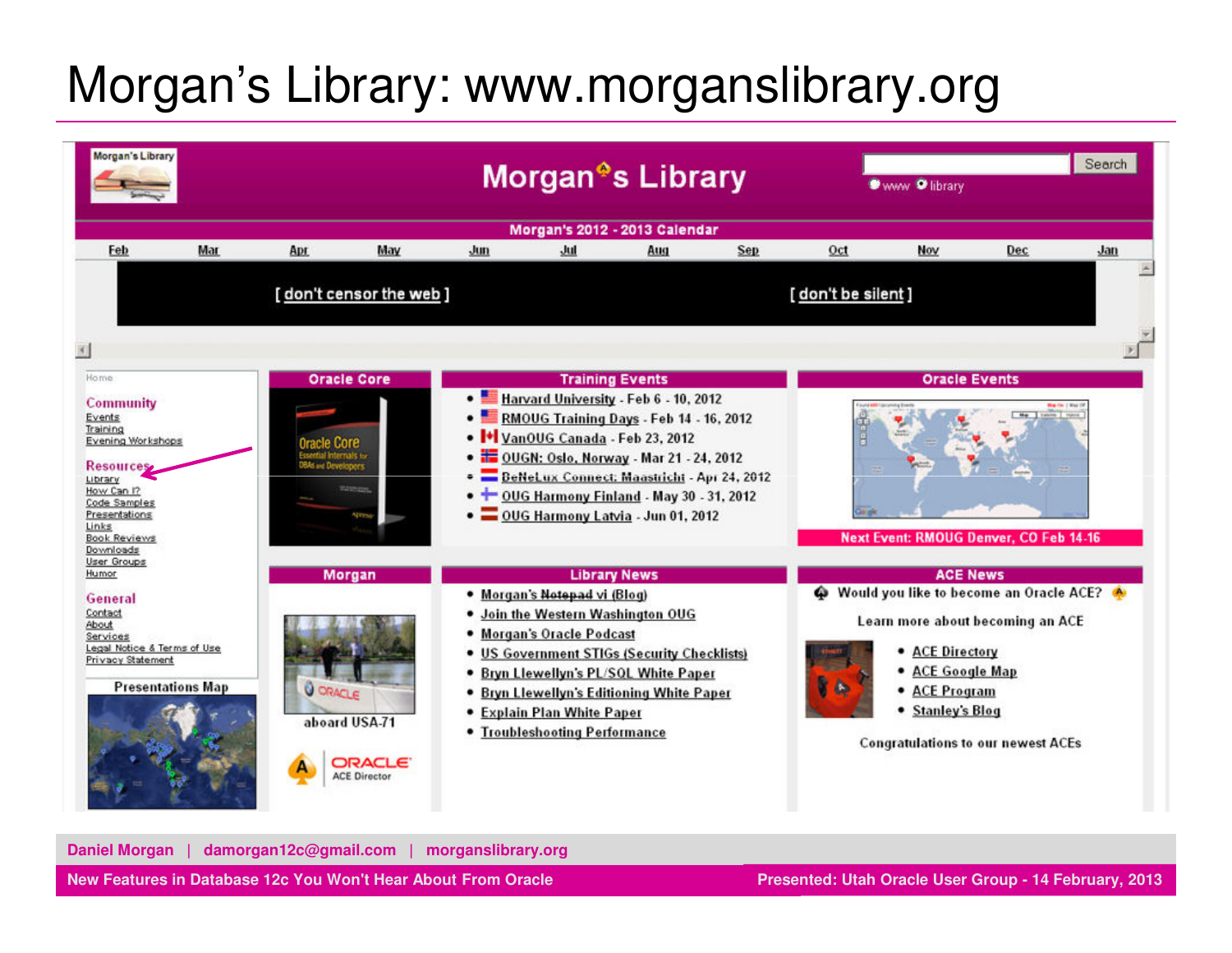## Slide 1 of 4

| C:\Windows\system32\cmd.exe - sqlplus / as sysdba                                                                                                                               | $  D $ $\times$ |
|---------------------------------------------------------------------------------------------------------------------------------------------------------------------------------|-----------------|
| C:\Users\oracle>sqlplus / as sysdba                                                                                                                                             |                 |
| SQL*Plus: Release 12.1.0.0.2 Beta on Sun Feb 10 20:02:53 2013                                                                                                                   |                 |
| Copyright (c) 1982, 2012, Oracle. All rights reserved.                                                                                                                          |                 |
| Connected to:<br>Oracle Database 12c Enterprise Edition Release 12.1.0.0.2 - 64bit Beta<br>With the Partitioning, OLAP, Advanced Analytics and Real Application Testing options |                 |
| Session altered.                                                                                                                                                                |                 |
| Session altered.                                                                                                                                                                |                 |
| $ SQL\rangle$                                                                                                                                                                   |                 |
|                                                                                                                                                                                 |                 |
|                                                                                                                                                                                 |                 |
|                                                                                                                                                                                 |                 |
|                                                                                                                                                                                 |                 |
|                                                                                                                                                                                 |                 |
|                                                                                                                                                                                 |                 |
|                                                                                                                                                                                 |                 |
|                                                                                                                                                                                 |                 |
|                                                                                                                                                                                 |                 |
|                                                                                                                                                                                 |                 |
|                                                                                                                                                                                 |                 |
|                                                                                                                                                                                 |                 |
| $\left  \cdot \right $                                                                                                                                                          |                 |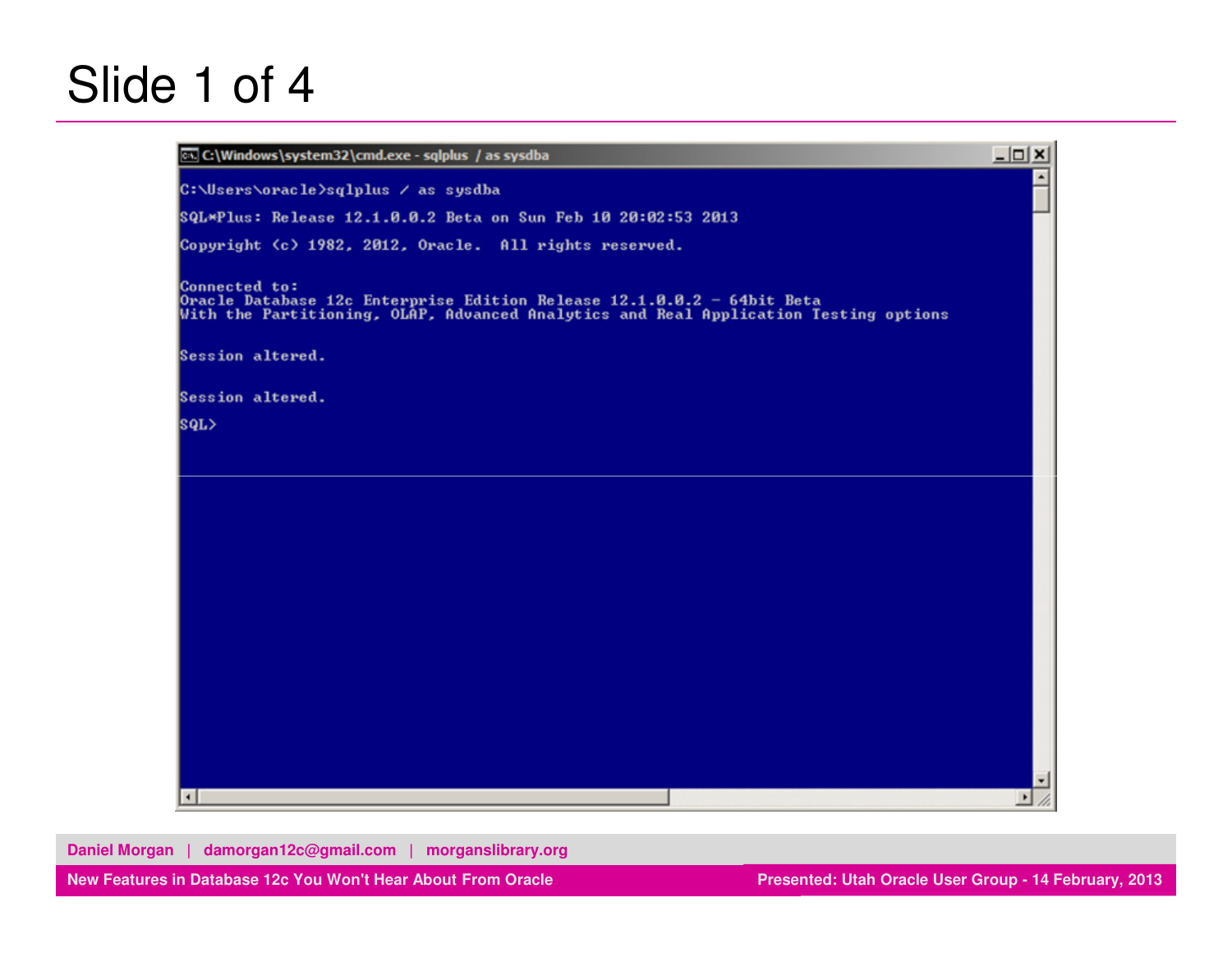#### Slide 2 of 4

- and the state of the state of the state of the state of the state of the state of the state of the state of th Oracle has changed fundamental constructs at a level not seen since version 6.0
- $\mathcal{L}_{\mathcal{A}}$  Presentation take-aways
	- Container Database (CDB)
	- Pluggable Database (PDB)
	- Engage in pessimistic assumption making
	- Stop using the DBA and SYSDBA roles inappropriately
	- Throw away DBA tools not certified compatible with 12cR1
	- ٠ If you are a DBA with 20+ years experience ... you MUST read the docs: Not doing so is not an option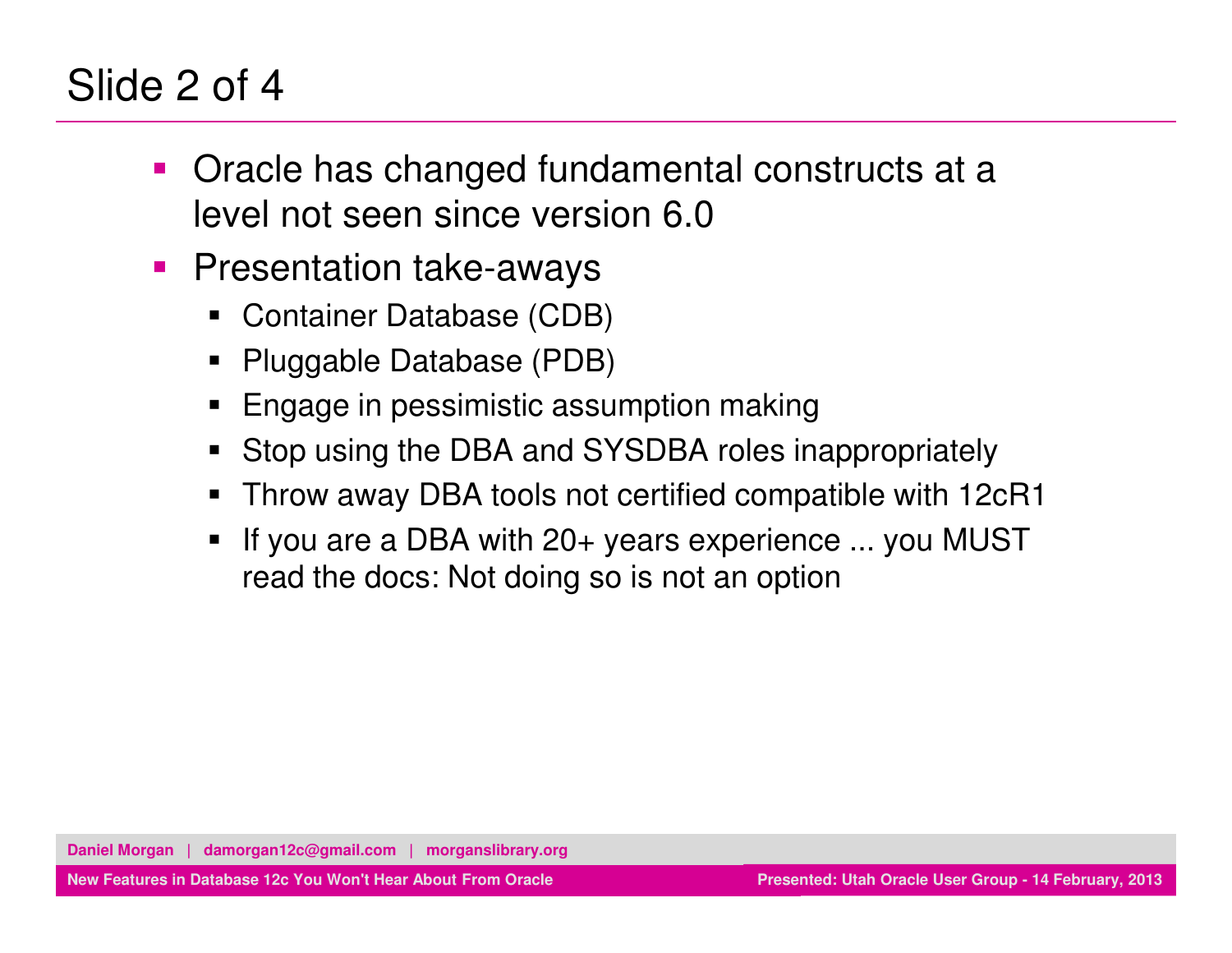## Slide 3 of 4

```
prompt Specify CONTAINER name (eg: NAME from V$PDBS) report target:prompt Defaults to NULL: (% and _ wildcards allowed)
prompt CONTAINER report target specified: &&target_containerRem svivian 01/24/12 - bug 13603747: some procedures must be called from
Rem pdb root
# akruglik 05/11/11 - change container query to fetch from container$;
# open pdb$seed read/write; wait for auxiliary 
                               # process to terminate before resetting CHLD signal # handlerSQL> SELECT COUNT(*)
2 FROM dba_objects
3 WHERE object_name like '%PDB%';
 COUNT(*) ----------\Delta0
VACILE SELECT COUNT (*)<br>
2 FROM dba tab cols<br>
3 WHERE column_name LTKE '\&DB\\}';<br>
COUNT (*)<br>
122<br>
TRANS COUNT (*)<br>
122<br>
Presented: Utah Oracle User Group - 14 February, 2013<br>
Next You Won't Hear About From Oracle<br>
Presen
```
**Daniel Morgan | damorgan12c@gmail.com | morganslibrary.org**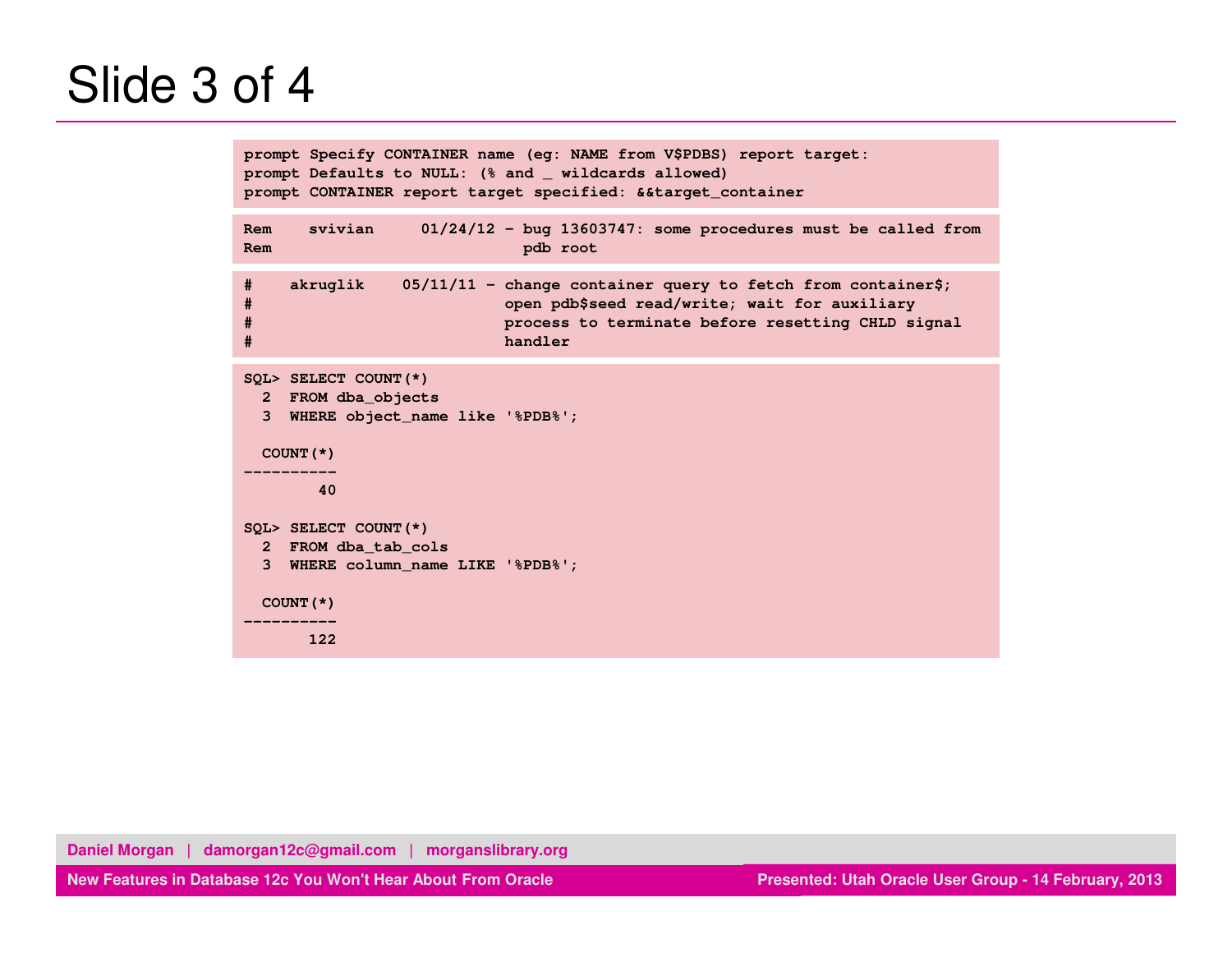## Slide 4 of 4

| SQL> desc v\$active services |       |                       |  |
|------------------------------|-------|-----------------------|--|
| Name                         | Null? | Type                  |  |
| SERVICE ID                   |       | <b>NUMBER</b>         |  |
| <b>NAME</b>                  |       | VARCHAR2 (64)         |  |
| <b>NAME HASH</b>             |       | <b>NUMBER</b>         |  |
| NETWORK NAME                 |       | <b>VARCHAR2 (512)</b> |  |
| <b>CREATION_DATE</b>         |       | <b>DATE</b>           |  |
| <b>CREATION DATE HASH</b>    |       | <b>NUMBER</b>         |  |
| <b>GOAL</b>                  |       | VARCHAR2 (12)         |  |
| <b>DTP</b>                   |       | VARCHAR2 (1)          |  |
| <b>BLOCKED</b>               |       | VARCHAR2 (3)          |  |
| AO HA NOTIFICATION           |       | VARCHAR2 (3)          |  |
| CLB GOAL                     |       | VARCHAR2 (5)          |  |
| COMMIT OUTCOME               |       | VARCHAR2 (3)          |  |
| RETENTION_TIME               |       | <b>NUMBER</b>         |  |
| REPLAY INITIATION TIMEOUT    |       | <b>NUMBER</b>         |  |
| SESSION STATE CONSISTENCY    |       | VARCHAR2 (30)         |  |
| <b>GLOBAL</b>                |       | VARCHAR2 (3)          |  |
| <b>CON NAME</b>              |       | VARCHAR2 (30)         |  |
| SQL TRANSLATION PROFILE      |       | VARCHAR2 (65)         |  |
| MAX LAG TIME                 |       | VARCHAR2 (30)         |  |
| CON ID                       |       | <b>NUMBER</b>         |  |

**Daniel Morgan | damorgan12c@gmail.com | morganslibrary.org**

**New Features in Database 12c You Won't Hear About From Oracle**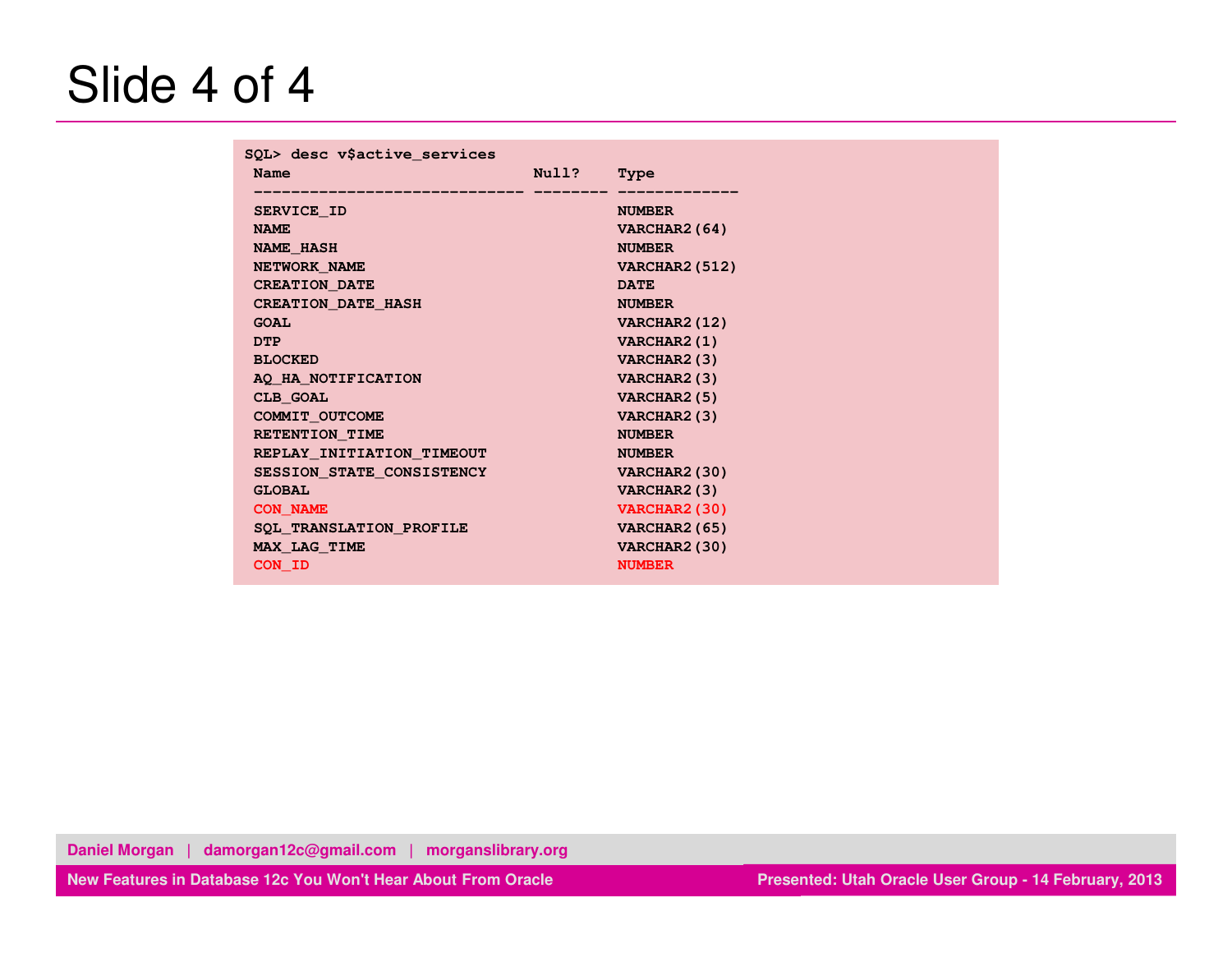**The balance of this presentation will be unscriptedand will not be available in any published formuntil after the product is released.**

**... now it's time to get serious**

**Daniel Morgan | damorgan12c@gmail.com | morganslibrary.org**

**New Features in Database 12c You Won't Hear About From Oracle**